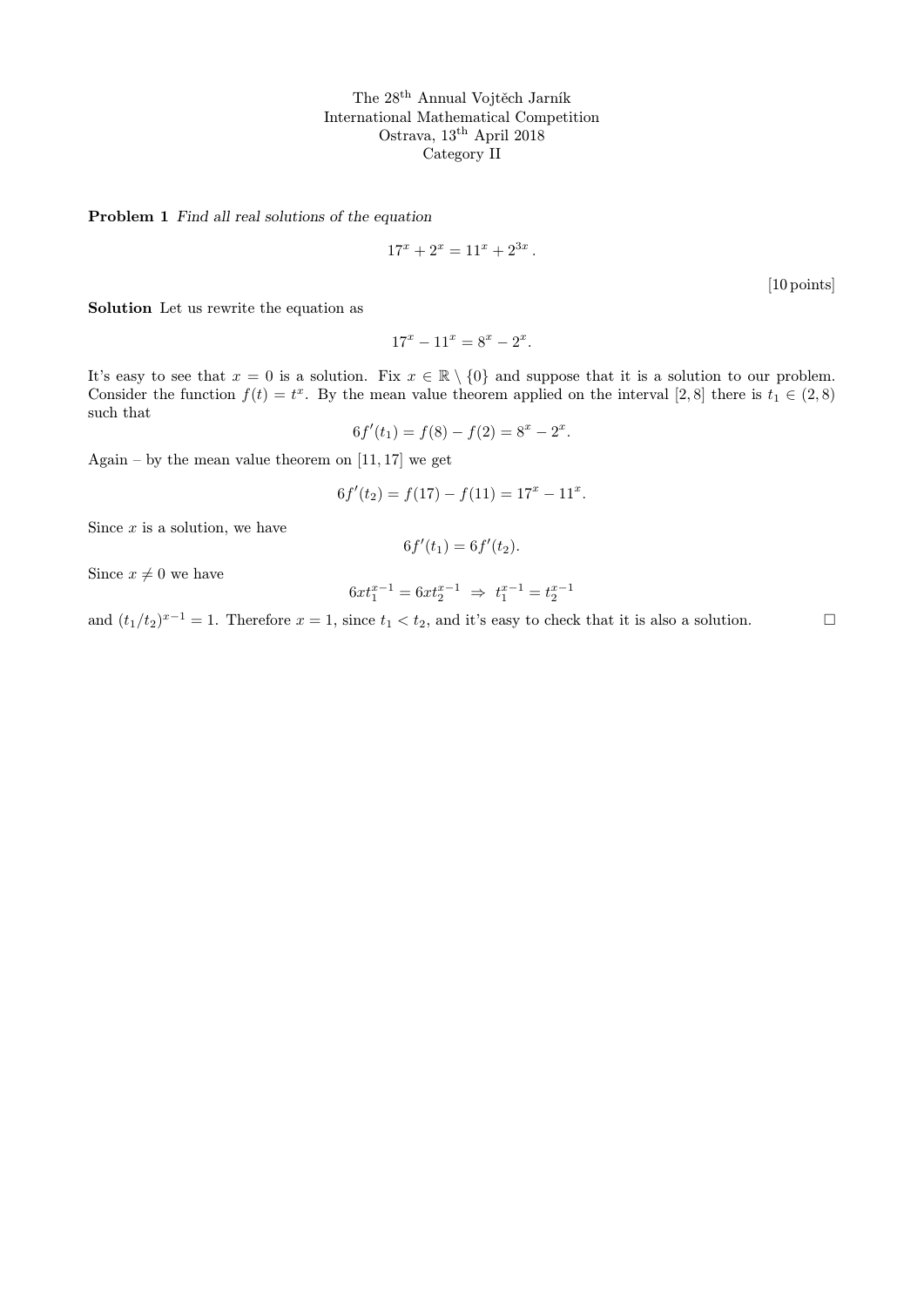**Problem 2** Let n be a positive integer and let  $a_1 \le a_2 \le \cdots \le a_n$  be real numbers such that

$$
a_1+2a_2+\cdots+na_n=0.
$$

Prove that

$$
a_1[x] + a_2[2x] + \cdots + a_n[nx] \ge 0
$$

for every real number x. (Here  $[t]$  denotes the integer satisfying  $[t] \le t < [t] + 1$ .) [10 points] **Solution** We proceed by induction on n. For  $n = 1$  the condition forces  $a_1 = 0$  and the statement becomes trivial.

Suppose that the statement is true for some n and take  $n + 1$  numbers  $a_1 \leq \ldots \leq a_{n+1}$  statisfying the constraints. Notice that  $a_{n+1} \geq 0$  due to the ordering.

For  $i = 1, ..., n$ , let  $b_i = a_i + \frac{2a_{n+1}}{n}$  $\frac{n+1}{n}$ . These numbers are ordered in increasing order, and

$$
\sum_{i=1}^{n} ib_i = \sum_{i=1}^{n} \left( a_i + \frac{2a_{n+1}}{n} \right) = \sum_{i=1}^{n} ia_i + \frac{2}{n} (1 + 2 + \ldots + n) a_{n+1} = \sum_{i=1}^{n+1} ia_i = 0.
$$

By the induction hypothesis,

$$
0 \le \sum_{i=1}^n b_i[ix] = \sum_{i=1}^n a_i[ix] + a_{n+1} \cdot \frac{2}{n} \sum_{i=1}^n [ix].
$$

Applying  $\lfloor ix \rfloor + \lfloor (n+1-i)x \rfloor \leq \lfloor (n+1)x \rfloor$  in the last sum, we conclude that

$$
\frac{2}{n}\sum_{i=1}^{n} [ix] \le [(n+1)x]
$$

.

Due to  $a_{n+1} \geq 0$ , we get

$$
0 \le \sum_{i=1}^{n} a_i [ix] + a_{n+1} \cdot \frac{2}{n} \sum_{i=1}^{n} [ix] \le \sum_{i=1}^{n+1} a_i [ix].
$$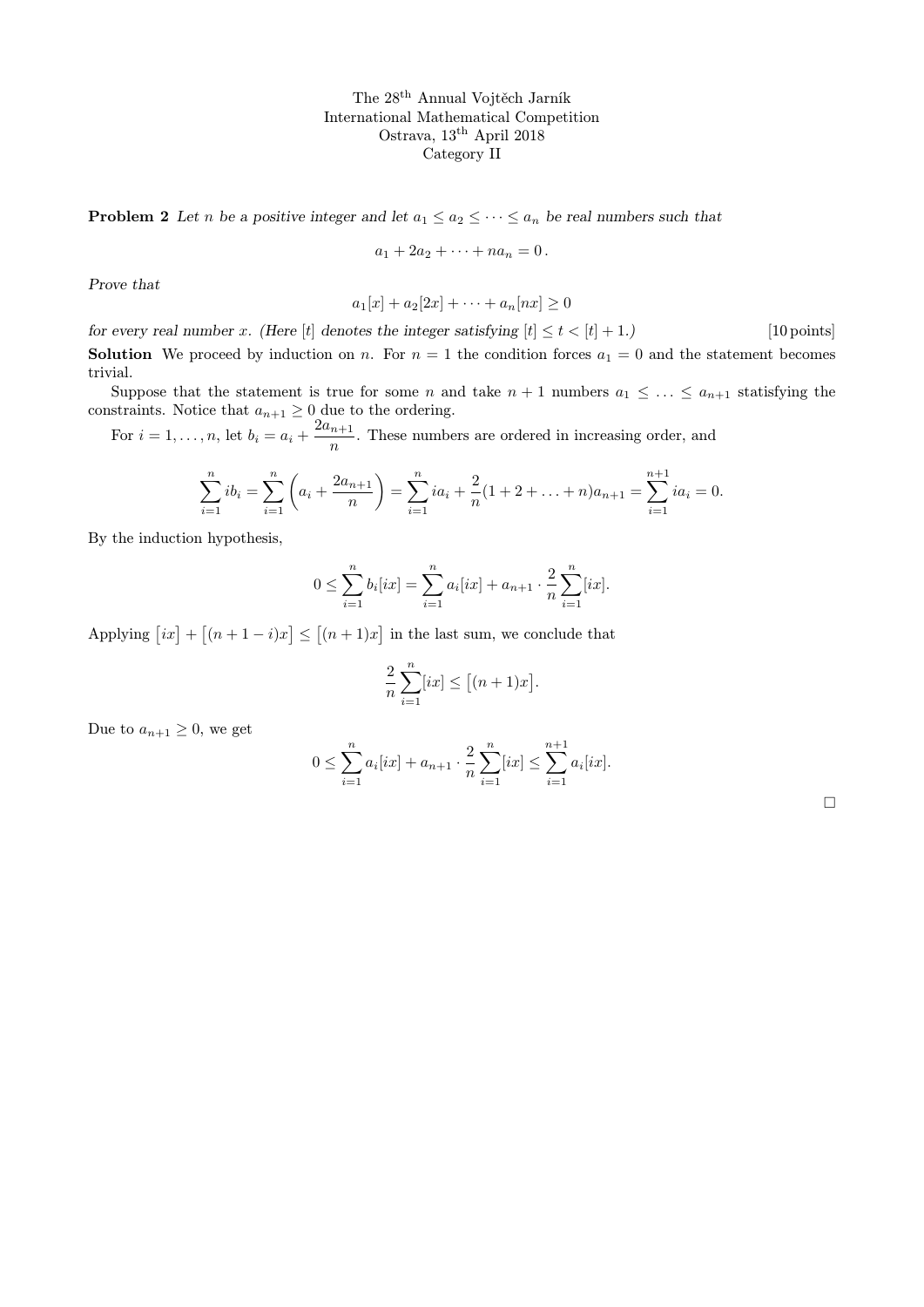**Problem 3** In  $\mathbb{R}^3$  some n points are coloured. In every step, if four coloured points lie on the same line, Vojtěch can colour any other point on this line. He observes that he can colour any point  $P \in \mathbb{R}^3$  in a finite number of steps (possibly depending on P). Find the minimal value of n for which this could happen. [10 points] **Solution** Answer: for  $n = \binom{6}{3} = 20$ .

Example for 20 points: take any 6 planes  $\alpha_i, 1 \leq i \leq 6$ , in general position and mark their triple intersections. Then all points on the lines  $\alpha_i \cap \alpha_j$  may be marked. Any point P in the plane  $\alpha_i$  may be marked too: draw a line through P in general position, it meets five lines  $\alpha_i \cap \alpha_j$ ,  $j \neq i$ , in five points which may be marked. It remains do the same with arbitrary point P in the space: draw a line through P, which meets  $\alpha_i$ 's in six markable points.

Assume that  $n \leq 19$ . Then there exists a non-zero polynomial  $p(x, y, z)$  of degree at most 3 such that  $p(A) = 0$  for all marked points. Indeed, the space of such polynomials has dimension  $20 > 19$ . Note that this property hold true for all points which we may mark: if  $p(A_i) = 0$  for different points  $A_1, A_2, A_3, A_4$  on a line, then  $p(x) = 0$  on the whole line cause of deg  $p \le 3$ . Therefore we can not mark a point B for which  $p(B) \neq 0.$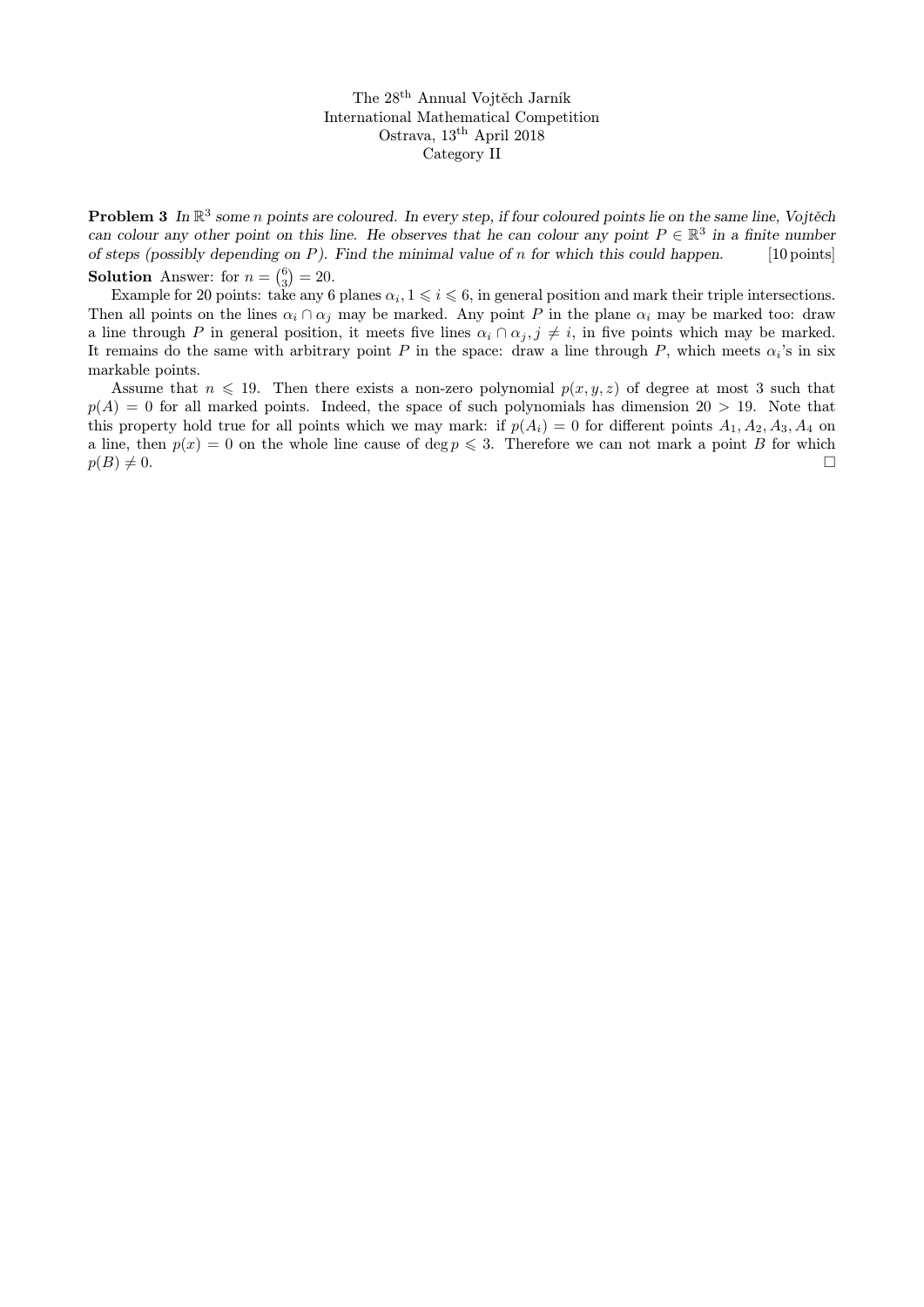Problem 4 Compute the integral

$$
\iint\limits_{\mathbb{R}^2} \left( \frac{1 - e^{-xy}}{xy} \right)^2 e^{-x^2 - y^2} dx dy.
$$

[10 points]

Solution Define the parametric integral

$$
F(\varrho) = \iint\limits_{\mathbb{R}^2} \left( \frac{1 - e^{-\varrho xy}}{xy} \right)^2 e^{-x^2 - y^2} dx dy = \iint\limits_{\mathbb{R}^2} \frac{1 - 2e^{-\varrho xy} + e^{-2\varrho xy}}{(xy)^2} e^{-x^2 - y^2} dx dy;
$$

we have to compute  $F(1)$ .

In order to get rid of  $(xy)^2$  in the denominator, it is natural do differentate F twice. We will compute  $F''(\varrho)$ ,  $F'(\varrho)$  and  $F(\varrho)$  for  $\varrho \in [0,1)$  and then take the limit of F at 1.

For  $xy\neq 0$  and  $0\leq \varrho<1$  let

$$
f(\varrho, x, y) = \frac{1 - 2e^{-\varrho xy} + e^{-2\varrho xy}}{(xy)^2} e^{-x^2 - y^2}, \text{ so } F(\varrho) = \iint_{\mathbb{R}^2} f(\varrho, x, y) \, dx \, dy,
$$

$$
f_1(\varrho, x, y) = \frac{\partial}{\partial \varrho} f(\varrho, x, y) = \frac{2e^{-\varrho xy} - 2e^{-2\varrho xy}}{xy} e^{-x^2 - y^2} \text{ and } F_1(\varrho) = \iint_{\mathbb{R}^2} f_1(\varrho, x, y) \, dx \, dy
$$

and

$$
f_2(\varrho, x, y) = \frac{\partial^2}{\partial \varrho^2} f(\varrho, x, y) = (-2e^{-\varrho xy} + 4e^{-2\varrho xy})e^{-x^2 - y^2}
$$
 and  $F_2(\varrho) = \iint_{\mathbb{R}^2} f_2(\varrho, x, y) dxdy.$ 

Notice that for  $0 \le \varrho \le 1 - \varepsilon$ ,  $f_2$  can be dominated as

$$
\left|f_2(\varrho,x,y)\right| < 6e^{2\varrho|xy| - x^2 - y^2} = 6e^{-\varrho(x-y)^2 - (1-\varrho)(x^2 + y^2)} \le 6e^{-\varepsilon(x^2 + y^2)}
$$

where the dominant function  $6e^{-\epsilon(x^2+y^2)}$  has a finite integral; due to  $f(0,x,y) = f_1(0,x,y)$ , we can obtain the same dominating function for  $f_1$  and  $f$ . This shows that  $F_2$  is continuous,  $F_1(\rho) = \int_0^{\rho} f_2(t, x, y) dt$  and  $F(\varrho) = \int_0^{\varrho} f_1(t, x, y) dt$  for  $\varrho < 1$ , so indeed  $F_1 = F'$  and  $F_2 = F'_1$ .

Now we compute

$$
F_2(\varrho) = \iint_{\mathbb{R}^2} \frac{\partial^2}{\partial \varrho^2} \left( \frac{1 - 2e^{-\varrho xy} + e^{-2\varrho xy}}{(xy)^2} e^{-x^2 - y^2} \right) dxdy = \iint_{\mathbb{R}^2} \left( -2e^{-\varrho xy} + 4e^{-2\varrho xy} \right) e^{-x^2 - y^2} dxdy
$$
  

$$
\int_{\mathbb{R}^2} e^{-x^2 - 2txy - y^2} dxdy = \iint_{\mathbb{R}^2} e^{-(x+ty)^2 - (1-t^2)y^2} dxdy = \int_{-\infty}^{\infty} e^{-u^2} du \int_{-\infty}^{\infty} e^{-(1-t^2)y^2} dy = \sqrt{\pi} \cdot \frac{\sqrt{\pi}}{\sqrt{1-t^2}} = \frac{\pi}{\sqrt{1-t^2}},
$$

and similarly

$$
\iint_{\mathbb{R}^2} e^{-x^2 - txy - y^2} dx dy = \frac{\pi}{\sqrt{1 - \frac{t^2}{4}}},
$$

$$
F_2(\varrho) = 4 \frac{\pi}{\sqrt{1 - t^2}} - 2 \frac{\pi}{\sqrt{1 - \frac{t^2}{4}}}}.
$$

so

 $\int$ 

$$
F_2(\varrho) = 4 \frac{\pi}{\sqrt{1 - t^2}} - 2 \frac{\pi}{\sqrt{1 - \frac{t^2}{4}}}.
$$

From  $F_1(0) = 0$ , we get

$$
F_1(\varrho) = \int_0^{\varrho} F_2(t) dt = 4\pi \arcsin \varrho - 4\pi \arcsin \frac{\varrho}{2}.
$$